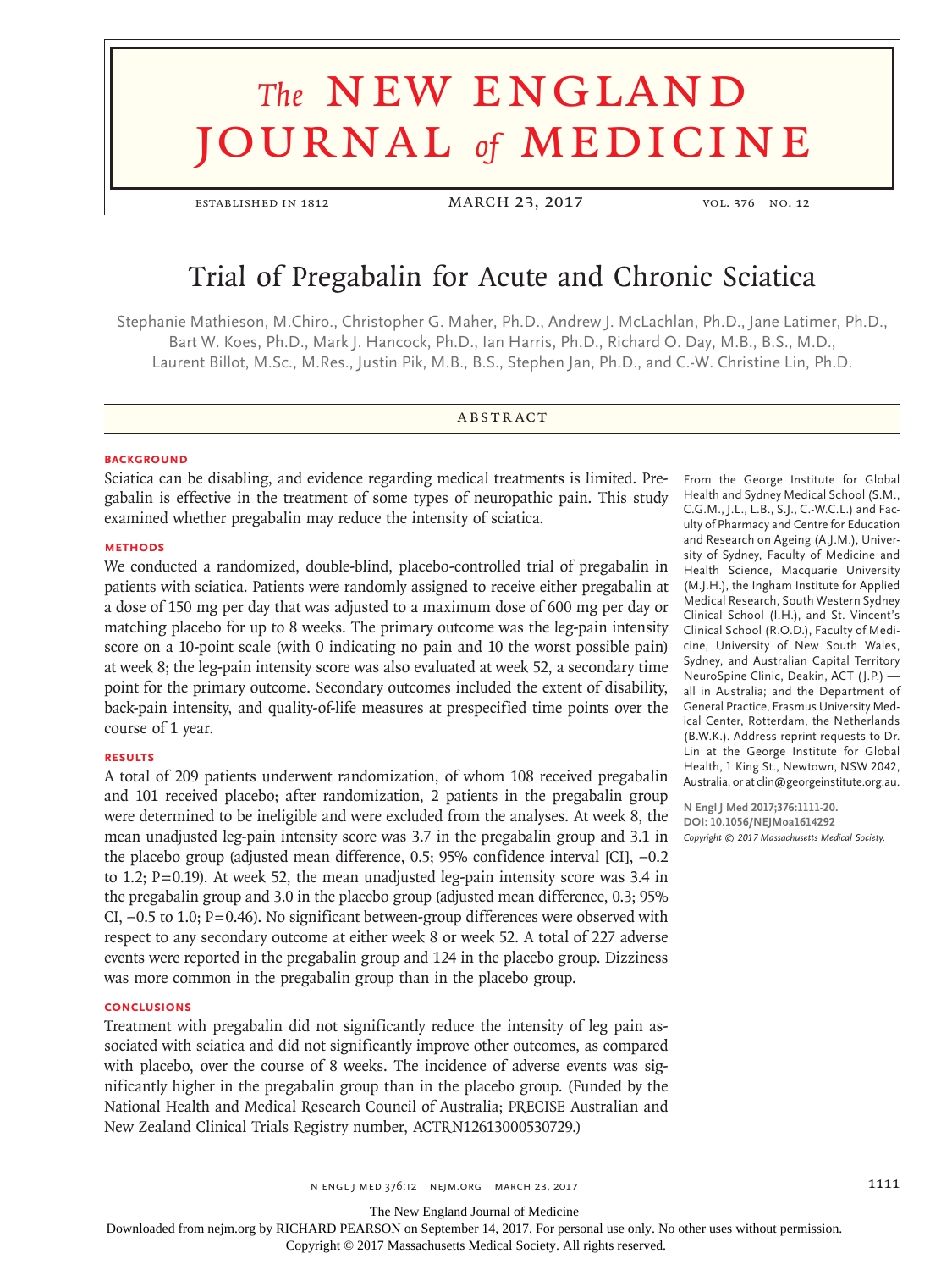CIATICA IS CHARACTERIZED BY RADIATING<br>posterior or posterolateral leg pain, which<br>is sometimes accompanied by back pain,<br>sensory loss, weakness, or reflex abnormalities.<sup>1-3</sup> ciatica is characterized by radiating posterior or posterolateral leg pain, which is sometimes accompanied by back pain, Few clinical guidelines for the treatment of sciatica exist, and evidence regarding effective medical treatments is limited.<sup>2,3</sup>

Treatment with pregabalin (Lyrica, Pfizer) has been shown to be effective in reducing some types of neuropathic pain, including postherpetic neuralgia and diabetic peripheral neuropathy,<sup>4,5</sup> as well as allodynia and hyperalgesia from several conditions,<sup>6-8</sup> and some guidelines recommend pregabalin for the treatment of pain with neuropathic features.<sup>5</sup> Pregabalin therefore represents a potential treatment for sciatica. Its analgesic and antiepileptic properties have been attributed to binding to alpha 2–delta subunits of voltage-gated calcium channels, which results in decreased neurotransmitter release.<sup>9</sup>

One randomized, controlled trial in which the use of pregabalin was evaluated in patients with sciatica did not allow conclusions on efficacy because of limitations of the trial.<sup>10</sup> In that trial, only participants whose sciatica responded to treatment with pregabalin during a run-in period were enrolled, and half the participants in the placebo group had a violation of the trial protocol because their doses of pregabalin were tapered during the active trial phase. These issues potentially explained the similar short-term outcomes that were observed in the active treatment group and the placebo group. In addition, conflicting evidence exists regarding the use of a closely related antiepileptic drug, gabapentin, for sciatica.11,12 Epidemiologic studies suggest that the use of pregabalin for pain that has neuropathic features has increased,<sup>13,14</sup> despite the lack of clear supporting evidence and despite concerns about an increased risk of suicidality as a potential side effect<sup>15,16</sup> and possible misuse of the drug.<sup>17,18</sup> We conducted a randomized, double-blind, placebo-controlled trial (Pregabalin in Addition to Usual Care for Sciatica [PRECISE]) to determine the efficacy, safety, and cost-effectiveness of pregabalin in patients with sciatica.

#### Methods

#### **Trial Design and Oversight**

In this randomized, double-blind, placebo-controlled trial, we compared pregabalin with placebo for the treatment of sciatica. The trial was conducted in accordance with the Consolidated Standards of Reporting Trials guidelines.19 The trial protocol<sup>20</sup> and statistical analysis plan<sup>21</sup> have been published previously and are available with the full text of this article at NEJM.org. Ethics approval for the trial was granted by the University of Sydney Human Research Ethics Committee. The authors vouch for the accuracy and completeness of the data and for the fidelity of the trial to the protocol. The trial was initiated by the investigators and was funded by the National Health and Medical Research Council of Australia. Pfizer Australia supplied the pregabalin capsules and matching placebo capsules at no cost and reviewed the manuscript before it was submitted; Pfizer Australia had no other involvement in either the conduct or the reporting of the trial. The investigators maintained full autonomy in the design, conduct, and reporting of the trial.

#### **Eligibility and Recruitment**

Patients who visited a trial clinician as an outpatient in New South Wales, Australia, for moderate-to-severe sciatica were considered for trial recruitment. Potential participants could also be screened by clinicians who were not involved in the trial (e.g., physiotherapists) and would then be referred to a trial clinician. Sciatica was defined in this trial as radiating pain into one leg below the knee, accompanied by nerve-root or spinal-nerve involvement as indicated by the presence of at least one of the following clinical features: dermatomal leg pain, myotomal weakness, sensory deficits, or diminished reflex, as determined by the trial clinician. Eligibility criteria also included a current episode of sciatica that had been present for a minimum of 1 week and a maximum of 1 year, leg pain that had been at least moderate in intensity or had resulted in at least moderate interference with daily activities during the previous week (as measured by modifications of items 7 and 8 in the Medical Outcomes Study 36-Item Short-Form Health Survey<sup>22</sup>), an age of at least 18 years, and either an adequate understanding of English or the availability of interpretation services for the participant to complete the trial.

Patients were excluded from participation in the trial if they had a known or suspected serious pathologic condition of the spine (e.g., the cauda equina syndrome); if they were pregnant, were breast-feeding, or were planning concep-

1112 **N ENGL | MED 376;12 NEIM.ORG MARCH 23, 2017** 

The New England Journal of Medicine

Downloaded from nejm.org by RICHARD PEARSON on September 14, 2017. For personal use only. No other uses without permission.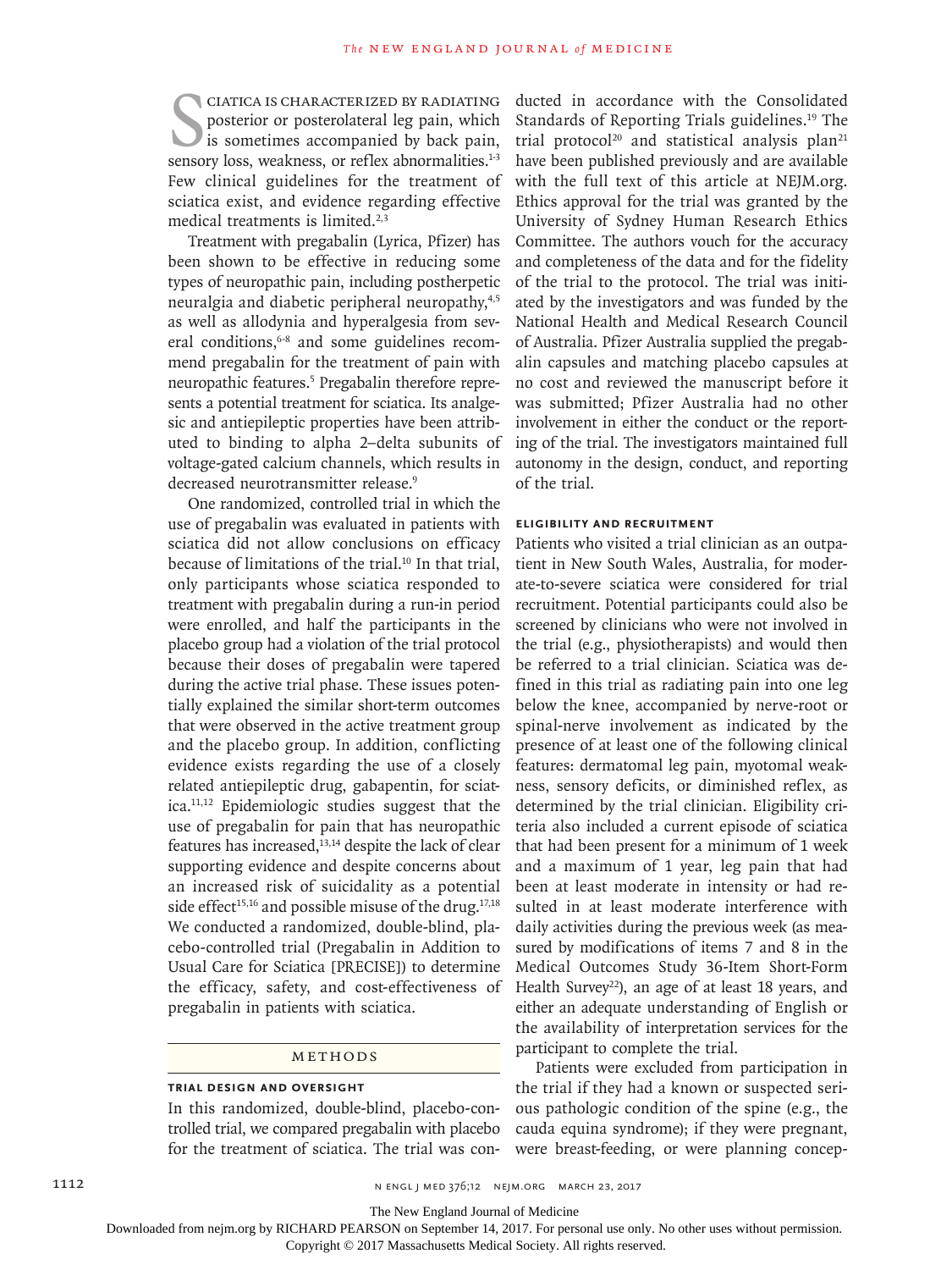tion (men [with their partners] and women) during the first 8 weeks of the trial; if they were considering or planning to undergo spinal surgery or other interventional procedures (e.g., a glucocorticoid injection) for sciatica during the first 8 weeks of the trial; if they had contraindications to pregabalin; if they were taking medication for neuropathic pain, antiepileptic medication, antidepressant medication, or sedative medication and were unable to cease taking such medications; or if they had severe depression or suicidal thoughts (a score of ≥20 on the Patient Health Questionnaire [scores range from 1 to 27, with scores of ≥20 indicating severe depression]<sup>23</sup> or a score of 2 or 3 on question 9 [regarding suicidal thoughts] of the questionnaire). Trained trial clinicians explained the trial to each patient, obtained written informed consent from each patient, advised the research team that patients had been enrolled, and provided pregabalin or placebo to the patient.

### **Randomization and Blinding**

The randomization schedule was generated by an independent investigator by means of a computerderived random-number sequence. Pregabalin capsules and matching placebo capsules were packaged in white, opaque, sealed containers at a central pharmacy according to the randomization schedule and were then supplied to the trial clinicians. All the research staff, statisticians, trial clinicians, and patients were unaware of the trial-group assignments during recruitment, data collection, and analysis.

#### **Trial Regimen and Procedures**

The trial regimen consisted of pregabalin or placebo as well as medical advice (e.g., advice to patients to avoid bed rest and to remain active and reassurance regarding the cause of symptoms and that symptoms usually diminish over time).<sup>24</sup> Each patient received up to nine weekly consultations with the trial clinician to begin taking the assigned regimen, to monitor progress, and to adjust the dose of pregabalin or placebo over the course of the first 8 weeks of the trial. The starting dose was 150 mg of pregabalin per day (75 mg twice daily) or matching placebo. The dose was adjusted to a maximum of 600 mg per day (300 mg twice daily), depending on the patient's progress and the side effects at each dose level as assessed by the trial clinician. In the standard trial regimen, the dose was increased

each week for 3 weeks, from the starting dose of 150 mg per day to 300 mg per day, then to 450 mg per day, and then to a maintenance phase that was initiated at a dose of 600 mg per day for 4 weeks; subsequently, over the course of 1 week, the dose was gradually decreased and the regimen discontinued. If an adequate decrease in leg pain (e.g., leg pain rated as 0 or 1 for a minimum of 72 hours) was reported before the 8-week period was completed, the decrease in dose to subsequent cessation of the trial regimen could take place earlier.

Patients could receive additional medical care if it was considered to be suitable by the trial clinician. Such care could include physical therapies and could also include other analgesic medications (except for adjuvant analgesic agents), which would ideally be prescribed in accordance with the World Health Organization pain ladder.<sup>25</sup> Trial clinicians were asked not to prescribe certain medicines (antiepileptic medications, selective serotonin reuptake inhibitors, serotonin–norepinephrine reuptake inhibitors, tricyclic antidepressants, topical lidocaine, and benzodiazepines) or to schedule interventional procedures. If the use of such medications or procedures was unavoidable, patients were permitted to stop taking pregabalin or placebo but could remain in the trial.

#### **Outcomes and Data Collection**

The primary outcome was the average leg-pain intensity score over the course of the previous 24 hours (on a numerical pain-rating scale from 0 to 10, with 0 indicating no pain and 10 the worst possible pain; clinically important difference, 1.5 points), as assessed at 8 weeks; the leg-pain intensity score was also evaluated at week 52, a secondary time point for the primary outcome. Secondary outcomes were the extent of disability as measured on the Roland Disability Questionnaire for Sciatica (scores range from 0 to 23, with higher scores indicating greater disability; clinically important difference, 3 points), backpain intensity (on a scale from 0 to 10, with higher scores indicating more pain), global perceived effect (current symptoms as compared with baseline, on a scale from −5 [vastly worse] to 0 [unchanged], to +5 [completely recovered]), quality of life as measured on the Short Form Health Survey 12, version 2 (on a scale from 0 to 100, with higher scores indicating better quality of life), workplace absenteeism, and health care

n engl j med 376;12 nejm.org March 23, 2017 1113

The New England Journal of Medicine

Downloaded from nejm.org by RICHARD PEARSON on September 14, 2017. For personal use only. No other uses without permission.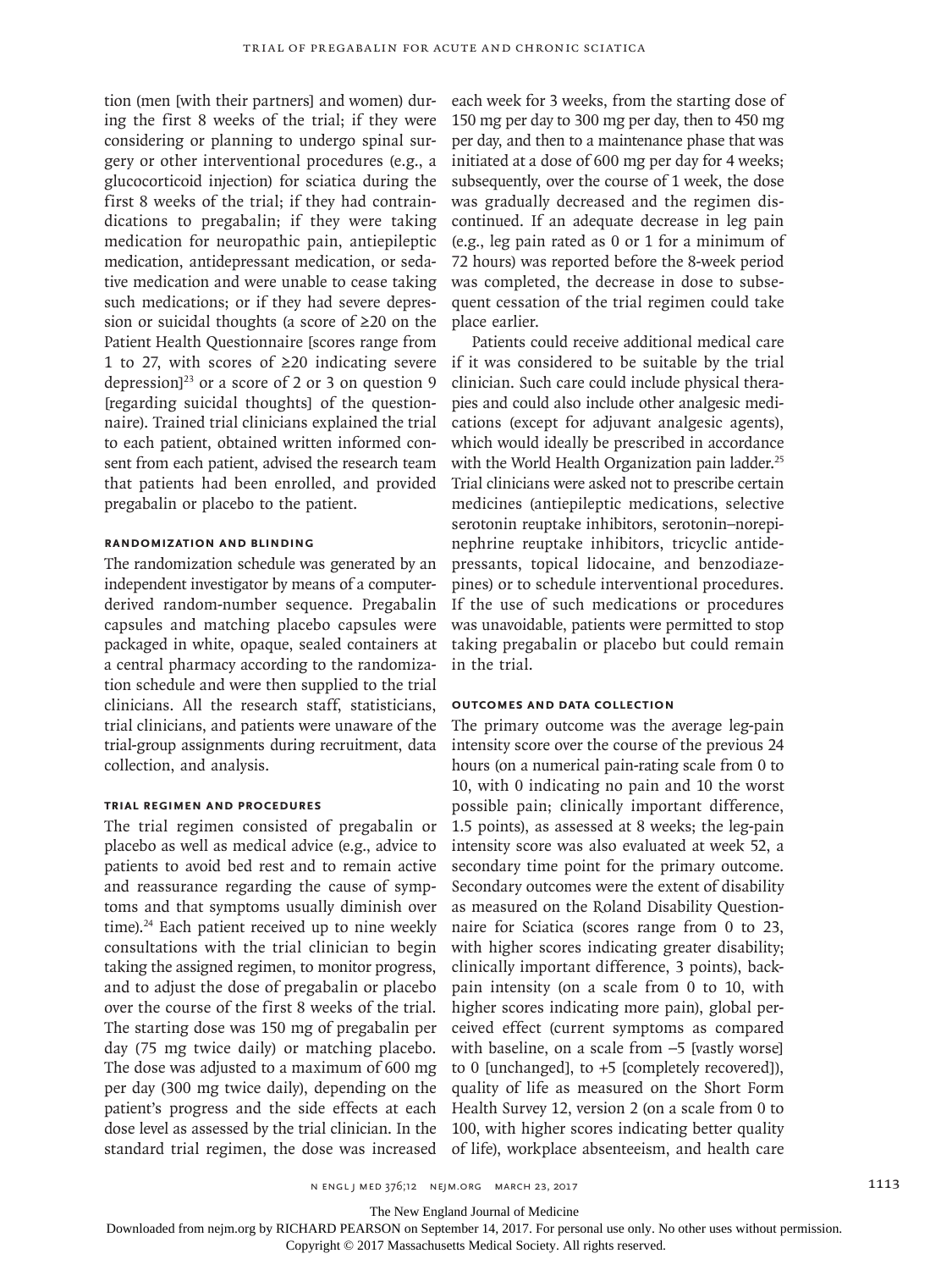utilization (i.e., the use of health services and medicines).

Data on serious adverse events and adverse events were collected. A serious adverse event was defined as any adverse event or reaction, regardless of causality, that resulted in death, was life-threatening, necessitated hospitalization, or was considered to be an important medical event. Other data that were collected included baseline demographic information, the PainDETECT score to screen for neuropathic pain,<sup>26</sup> satisfaction with the trial regimen, adherence to the prescribed doses of the trial regimen, and awareness of the trial-group assignment (patients were asked to report the trial group to which they believed they had been assigned). Outcomes were assessed at weeks 2, 4, 8 (primary time point of the primary outcome), 12, 26, and 52 (secondary time point of the primary outcome) either by means of telephone contact with the patients by trained trial researchers or by means of questionnaires that were completed by the patients directly through a secure online database.

#### **Statistical Analysis**

We determined that a minimum sample of 204 patients (102 per group) would be required to provide the trial with 90% power to detect a clinically important between-group difference of 1.5 points in the leg-pain intensity score on the 10-point numerical pain-rating scale at week 8 and to detect a clinically important between-group difference of 3 points out of 23 in the extent of disability on the Roland Disability Questionnaire for Sciatica<sup>21</sup> at week 8. Assumptions for the legpain intensity score and the extent of disability included a two-sided alpha level of 0.05 and a mean standard deviation of 2.5 points.<sup>27</sup> The estimated sample size would also allow for a withdrawal rate of 10% and a rate of nonadherence to the trial regimen of 20%.

Analyses were performed independently by two statisticians by means of dummy-group assignment and were based on the intention-to-treat principle. Two-sided P values of less than 0.05 were considered to indicate statistical significance. The primary outcome was analyzed with the use of repeated-measure linear mixed models that included all the leg-pain scores that were reported after randomization, with the baseline leg-pain score and the duration of leg pain as covariates. Adjusted mean differences were tested at week 8 (primary time point for the primary outcome)

and at week 52 (secondary time point for the primary outcome). Within-patient correlations were modeled with the use of a compound symmetry covariance matrix. Similar analyses were applied to the secondary outcomes of extent of disability, back-pain intensity, global perceived effect, and quality of life. Unadjusted means and standard deviations were calculated for the primary outcome and for the secondary outcomes of extent of disability, back-pain intensity, global perceived effect, and quality of life.

Workplace absenteeism and health care utilization were calculated as the cumulative number of hours and the cumulative number of health services reported, respectively, between baseline and week 52, and were analyzed by means of analysis of covariance, with adjustment for the duration of leg pain at baseline. The use of medicines (excluding the trial regimen) was calculated as the percentage of patients who were reported to be taking at least one medicine for their leg pain and was compared between the trial groups with the use of Fisher's exact test. The number and incidence of serious adverse events and adverse events were reported descriptively, and the percentages of patients in each trial group who had at least one event were compared with the use of Fisher's exact test. Demographic and clinical characteristics at baseline, adherence to the trial regimen, assessment of awareness of the trial-group assignment, and satisfaction with the trial regimen were reported descriptively. Multiple imputations were not required because less than 10% of the primary-outcome data were missing.

Sensitivity analyses of the primary outcome and secondary outcomes (extent of disability, backpain intensity, global perceived effect, and quality of life) were conducted by means of repeatedmeasure linear models with the use of heterogeneous compound symmetry and spatial power covariance. A subgroup analysis was conducted to assess whether the presence of neuropathic pain features, which had been identified by means of the PainDETECT questionnaire at baseline, was a modifier of treatment effect. In-depth statistical methods have been presented in the published statistical analysis plan.<sup>21</sup> Post hoc analyses included the addition of sex as a covariate to the main model and the analysis of workplace absenteeism in only those patients who had been employed at baseline. Analyses were performed with the use of SAS software, version 9.4 (SAS Institute).

1114 **1114** N ENGL J MED 376;12 NEJM.ORG MARCH 23, 2017

The New England Journal of Medicine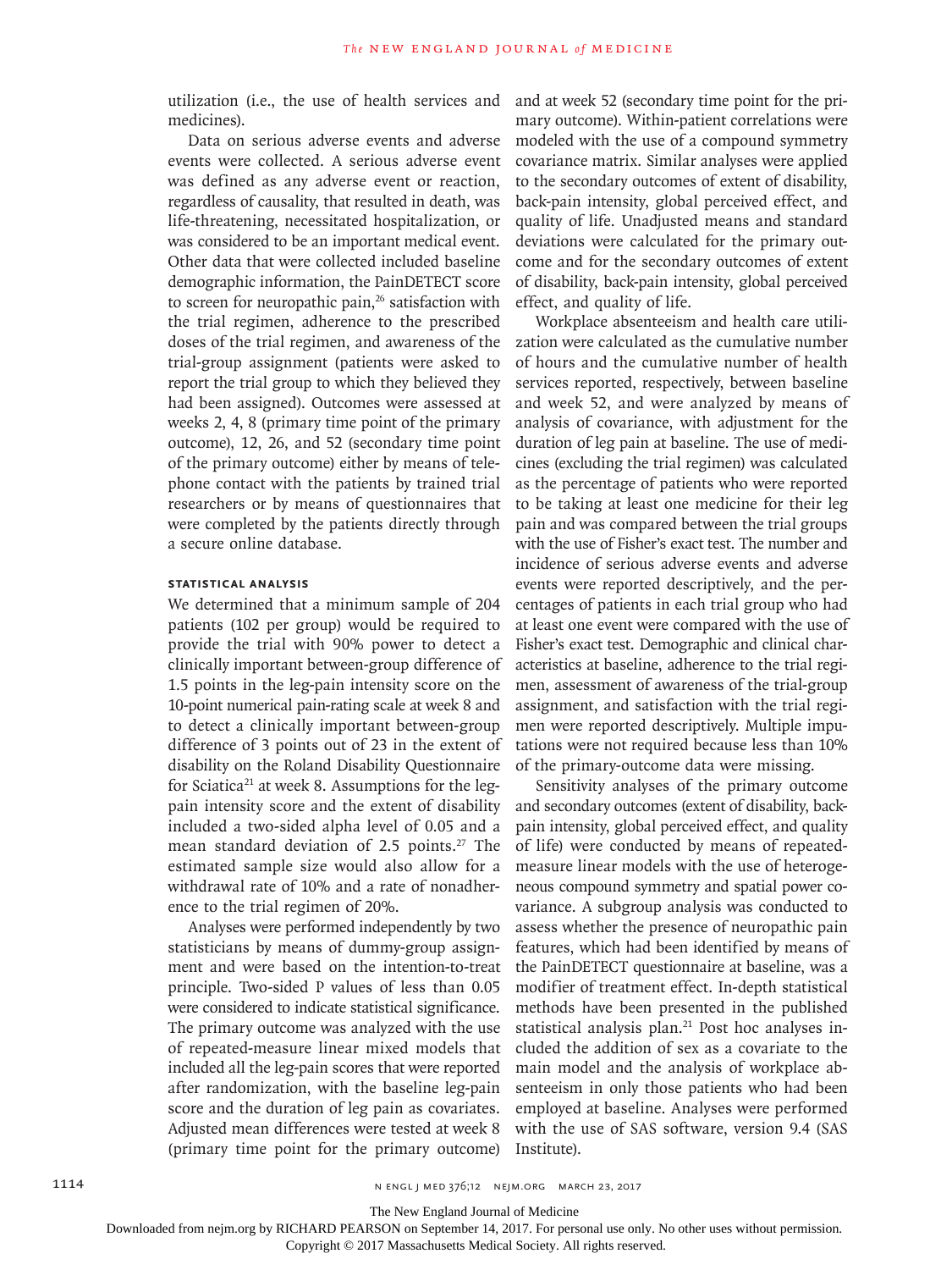#### **RESULTS**

#### **Patients**

From September 2013 through March 2015, a total of 209 patients from 47 sites underwent randomization; 108 patients were randomly assigned to the pregabalin group and 101 to the placebo group (Fig. 1). After randomization, 2 patients in the pregabalin group were determined to be ineligible for the trial and were subsequently excluded because at the time of enrollment they were taking medicines that were not permitted.

The characteristics of the patients at baseline are presented in Table 1. At baseline, in the two trial groups, leg pain was most commonly related to the first sacral root (S1), with dermatomal pain being more predominant than neuro-

logic deficit. The straight-leg raising maneuver induced pain in 63% of the patients in each group. The mean (±SD) leg-pain intensity score at baseline was 6.3±1.8 in the pregabalin group and 6.1±1.9 in the placebo group (Table 1). In total, 94% of patients in the pregabalin group and 92% of patients in the placebo group completed 8 weeks of the trial, and 86% of patients in each group completed 52 weeks of the trial.

#### **Efficacy**

The mean difference between the two trial groups in the leg-pain intensity score was not significant at week 8 (unadjusted score, 3.7 in the pregabalin group and 3.1 in the placebo group; adjusted mean difference, 0.5; 95% confidence interval [CI],  $-0.2$  to 1.2; P=0.19). The difference



n engl j med 376;12 nejm.org March 23, 2017 1115

The New England Journal of Medicine

Downloaded from nejm.org by RICHARD PEARSON on September 14, 2017. For personal use only. No other uses without permission.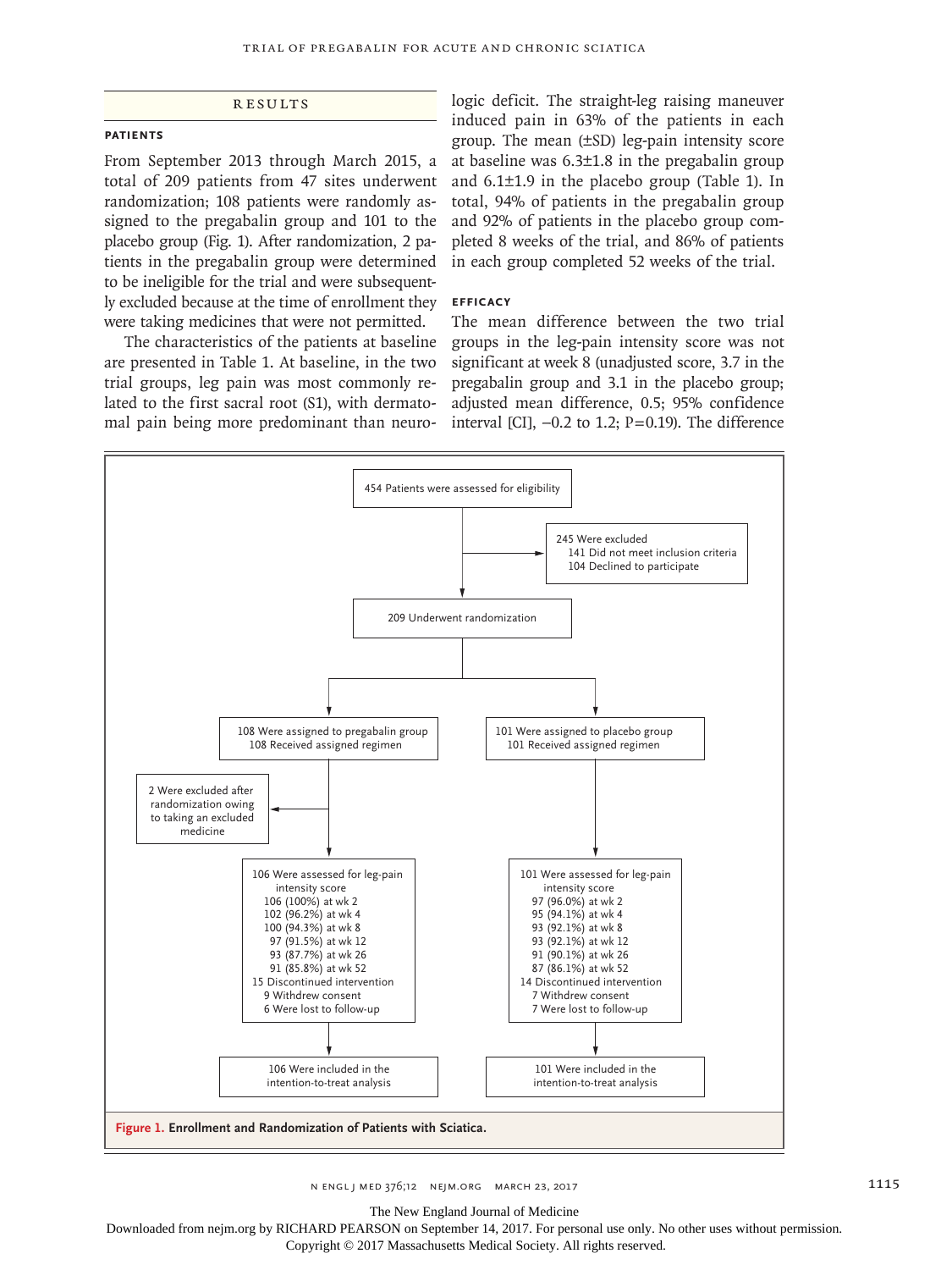| Table 1. Characteristics of the Patients at Baseline.*                    |                                 |                              |  |  |  |  |
|---------------------------------------------------------------------------|---------------------------------|------------------------------|--|--|--|--|
| Characteristic                                                            | Pregabalin Group<br>$(N = 106)$ | Placebo Group<br>$(N = 101)$ |  |  |  |  |
| Female sex - no. (%)                                                      | 66 (62.3)                       | 49 (48.5)                    |  |  |  |  |
| $Age - yr$                                                                | $52.4 \pm 17.2$                 | $55.2 \pm 16.0$              |  |  |  |  |
| Dermatomal pain - no. (%)                                                 | 93 (87.7)                       | 82 (81.2)                    |  |  |  |  |
| Motor deficit - no. (%)                                                   | 33(31.1)                        | 29(28.7)                     |  |  |  |  |
| Neurologic deficit - no. (%)                                              | 42 (39.6)                       | 34 (33.7)                    |  |  |  |  |
| Sensory deficit - no. (%)                                                 | 47 (44.3)                       | 44 (43.6)                    |  |  |  |  |
| Pain in both legs - no. (%)                                               | 11(10.4)                        | 7(6.9)                       |  |  |  |  |
| Pain on straight-leg raising maneuver - no./total no. (%) +               | 52/83(62.7)                     | 54/86 (62.8)                 |  |  |  |  |
| Clinically suspected level of spine associated with leg pain -<br>no. (%) |                                 |                              |  |  |  |  |
| L3                                                                        | $\mathbf 0$                     | 2(2.0)                       |  |  |  |  |
| L4                                                                        | 20 (18.9)                       | 30 (29.7)                    |  |  |  |  |
| L <sub>5</sub>                                                            | 33(31.1)                        | 38 (37.6)                    |  |  |  |  |
| S1                                                                        | 54 (50.9)                       | 43 (42.6)                    |  |  |  |  |
| S <sub>2</sub>                                                            | 11(10.4)                        | 9(8.9)                       |  |  |  |  |
| More than one level                                                       | 17(16.0)                        | 25(24.8)                     |  |  |  |  |
| Duration of leg pain - days                                               | $63.7 \pm 75.9$                 | $62.4 \pm 78.7$              |  |  |  |  |
| Leg-pain intensity score:                                                 | $6.3 \pm 1.8$                   | $6.1 \pm 1.9$                |  |  |  |  |
| Back-pain intensity score;                                                | $5.9 \pm 2.8$                   | $5.1 \pm 3.0$                |  |  |  |  |
| Extent of disability scores                                               | $14.8 + 5.0$                    | $15.3 + 4.5$                 |  |  |  |  |
| Global perceived effect score¶                                            | $-0.7+2.3$                      | $-1.0+2.3$                   |  |  |  |  |
| Quality-of-life scores                                                    |                                 |                              |  |  |  |  |
| Physical component                                                        | $36.2 + 9.4$                    | $36.5 + 9.6$                 |  |  |  |  |
| Mental component                                                          | $47.4 + 11.7$                   | $46.3 \pm 12.4$              |  |  |  |  |
| PainDETECT score - no. (%)**                                              |                                 |                              |  |  |  |  |
| $\leq 12$                                                                 | 48 (45.3)                       | 45 (44.6)                    |  |  |  |  |
| $13 - 18$                                                                 | 22 (20.8)                       | 34 (33.7)                    |  |  |  |  |
| $\geq$ 19                                                                 | 36 (34.0)                       | 22(21.8)                     |  |  |  |  |

Plus–minus values are means ±SD. A post hoc evaluation confirmed that there were no significant between-group differences in any of the characteristics at baseline.

† Pain on the straight-leg raising maneuver was not a condition of eligibility, but the test provided additional information, which was collected. Not all the trial clinicians reported findings of the straight-leg raising maneuver.

‡ Leg-pain intensity and back-pain intensity were measured by means of the numerical pain-rating scale, whereby patients were asked to rate their average pain over the previous 24 hours on a scale from 0 to 10, with 0 indicating no pain, and 10 indicating the worst possible pain.

The extent of disability was measured by means of the Roland Disability Questionnaire for Sciatica (scores range from 0 to 23, with higher scores indicating greater disability).

For the assessment of global perceived effect, patients were asked to compare their current leg pain to the pain they had when this episode first started, as measured on a Likert scale; scores range from −5 (vastly worse) to 0 (unchanged) to +5 (completely recovered).

‖ Quality of life was measured by means of the Short Form Health Survey 12, version 2, questionnaire (scores on the physical and mental components of the questionnaire range from 0 to 100, with higher scores indicating a better quality of life).

\*\* Scores on the PainDETECT questionnaire range from −1 to 38 and were divided into three categories to indicate the likelihood of neuropathic pain: a score of 12 or less indicated that a neurologic component was unlikely, a score of 13 to 18 that the status of a neurologic component was unclear, and a score of 19 or more that a neurologic component was likely.

The New England Journal of Medicine

Downloaded from nejm.org by RICHARD PEARSON on September 14, 2017. For personal use only. No other uses without permission.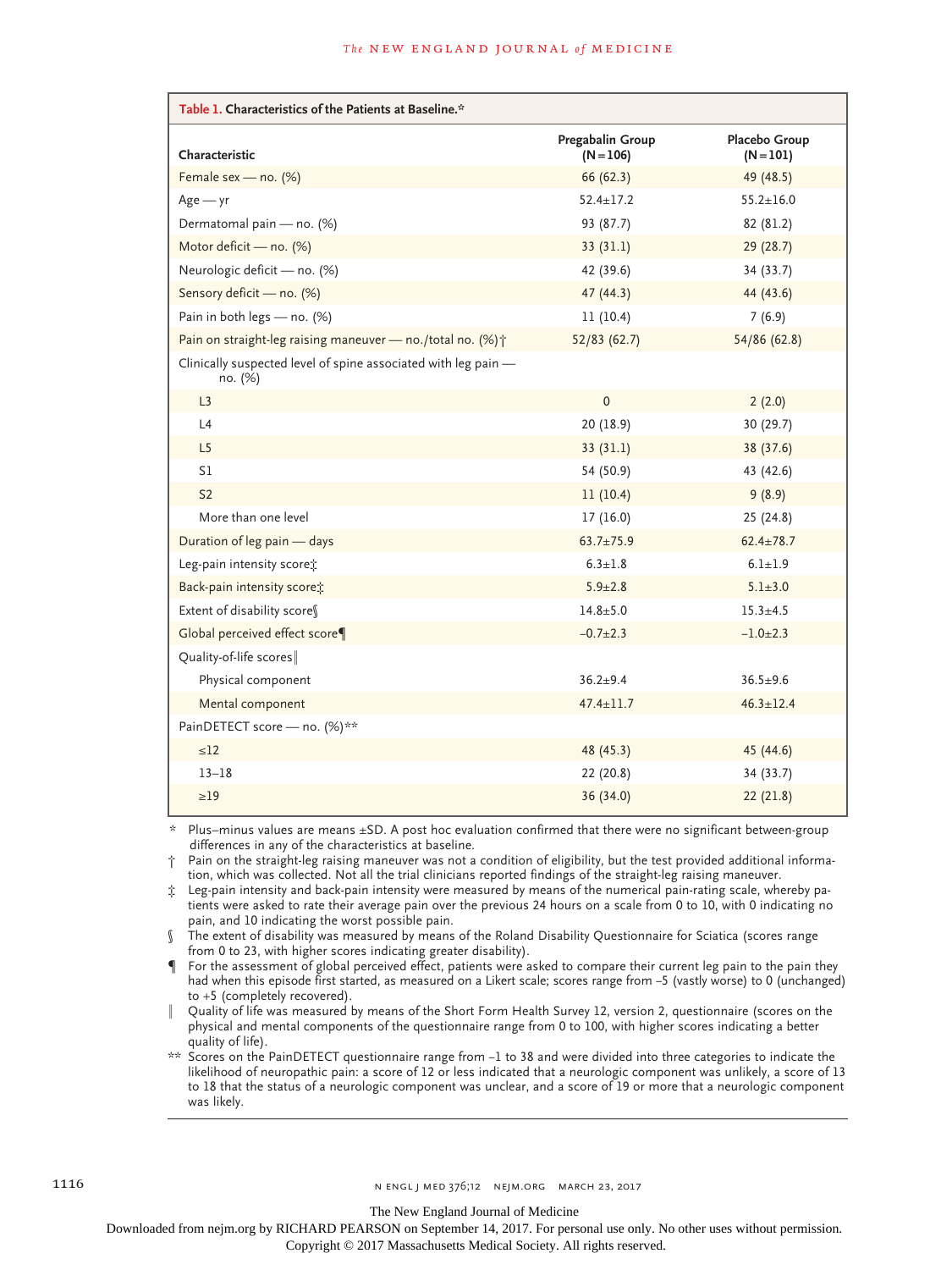| Table 2. Primary and Secondary Outcomes.*                 |                                   |         |  |  |  |  |
|-----------------------------------------------------------|-----------------------------------|---------|--|--|--|--|
| Outcome and Time Point of Assessment                      | Adjusted Mean Difference (95% CI) | P Value |  |  |  |  |
| Leg-pain intensity                                        |                                   |         |  |  |  |  |
| At wk 8: primary outcome                                  | $0.5$ (-0.2 to 1.2)               | 0.19    |  |  |  |  |
| At wk 52: secondary time point for the primary<br>outcome | $0.3$ (-0.5 to 1.0)               | 0.46    |  |  |  |  |
| Secondary outcomes                                        |                                   |         |  |  |  |  |
| Extent of disability                                      |                                   |         |  |  |  |  |
| At wk 8                                                   | $0.1$ (-1.8 to 2.0)               | 0.96    |  |  |  |  |
| At wk 52                                                  | $0.2$ (-1.8 to 2.2)               | 0.85    |  |  |  |  |
| Back-pain intensity                                       |                                   |         |  |  |  |  |
| At wk 8                                                   | $0.2$ (-0.6 to 1.0)               | 0.56    |  |  |  |  |
| At wk 52                                                  | $0.6$ (-0.2 to 1.5)               | 0.14    |  |  |  |  |
| Global perceived effect                                   |                                   |         |  |  |  |  |
| At wk 8                                                   | $-0.6$ ( $-1.3$ to 0.2)           | 0.15    |  |  |  |  |
| At wk 52                                                  | $-0.2$ ( $-1.0$ to 0.6)           | 0.69    |  |  |  |  |
| Quality-of-life scores                                    |                                   |         |  |  |  |  |
| Physical component                                        |                                   |         |  |  |  |  |
| At wk 8                                                   | $-0.7$ ( $-3.5$ to 2.1)           | 0.62    |  |  |  |  |
| At wk 52                                                  | $-1.2$ (-4.1 to 1.6)              | 0.40    |  |  |  |  |
| Mental component                                          |                                   |         |  |  |  |  |
| At wk 8                                                   | $0.7$ (-2.4 to 3.9)               | 0.65    |  |  |  |  |
| At wk 52                                                  | $0.1$ (-3.2 to 3.3)               | 0.98    |  |  |  |  |

\* This analysis was conducted with the use of a compound symmetry covariance structure. The adjusted mean differences represent the between-group differences for each outcome. A positive mean difference in the leg-pain intensity scores, the back-pain intensity scores, and the scores for the extent of disability favors the placebo group. A negative mean difference in the global perceived effect scores and the quality-of-life scores favors the placebo group.

was also not significant at week 52 (unadjusted justed mean difference, −0.7; 95% CI, −3.5 to 2.1; score, 3.4 in the pregabalin group and 3.0 in the  $P = 0.62$  or at week 52 (adjusted mean difference, placebo group; adjusted mean difference, 0.3; -1.2; 95% CI, -4.1 to 1.6; P=0.40); or quality-of-95% CI, −0.5 to 1.0; P=0.46) (Table 2, and Table life mental component at week 8 (adjusted mean S1 in the Supplementary Appendix, available at NEJM.org). Similarly, no effect of pregabalin, as compared with placebo, was observed in the following outcomes: the extent of disability at week 8 (adjusted mean difference, 0.1; 95% CI,  $-1.8$  to 2.0; P=0.96) or at week 52 (adjusted mean difference, 0.2; 95% CI,  $-1.8$  to 2.2; P=0.85); back-pain intensity at week 8 (adjusted mean difference, 0.2; 95% CI,  $-0.6$  to 1.0; P=0.56) or at week 52 (adjusted mean difference, 0.6; 95% CI, −0.2 to 1.5; P=0.14); global perceived effect at week 8 (adjusted mean difference, −0.6; 95% CI, −1.3 to 0.2; P=0.15) or at week 52 (adjusted mean difference, −0.2; 95% CI, −1.0 to 0.6; P=0.69); quality-of-life physical component at week 8 (ad-

difference, 0.7; 95% CI,  $-2.4$  to 3.9; P=0.65) or at week 52 (adjusted mean difference, 0.1; 95% CI, −3.2 to 3.3; P=0.98) (Table 2). The unadjusted scores for the primary and secondary outcomes are provided in Table S1 in the Supplementary Appendix.

Figure 2 shows the time course of the adjusted scores for leg-pain intensity and the extent of disability. The results of other secondary outcomes are shown in Figure S1 in the Supplementary Appendix. The results of the primary and secondary outcomes were confirmed by the results of the sensitivity analyses (Table S2 in the Supplementary Appendix). The results of a subgroup analysis showed that the presence of neu-

The New England Journal of Medicine

Downloaded from nejm.org by RICHARD PEARSON on September 14, 2017. For personal use only. No other uses without permission.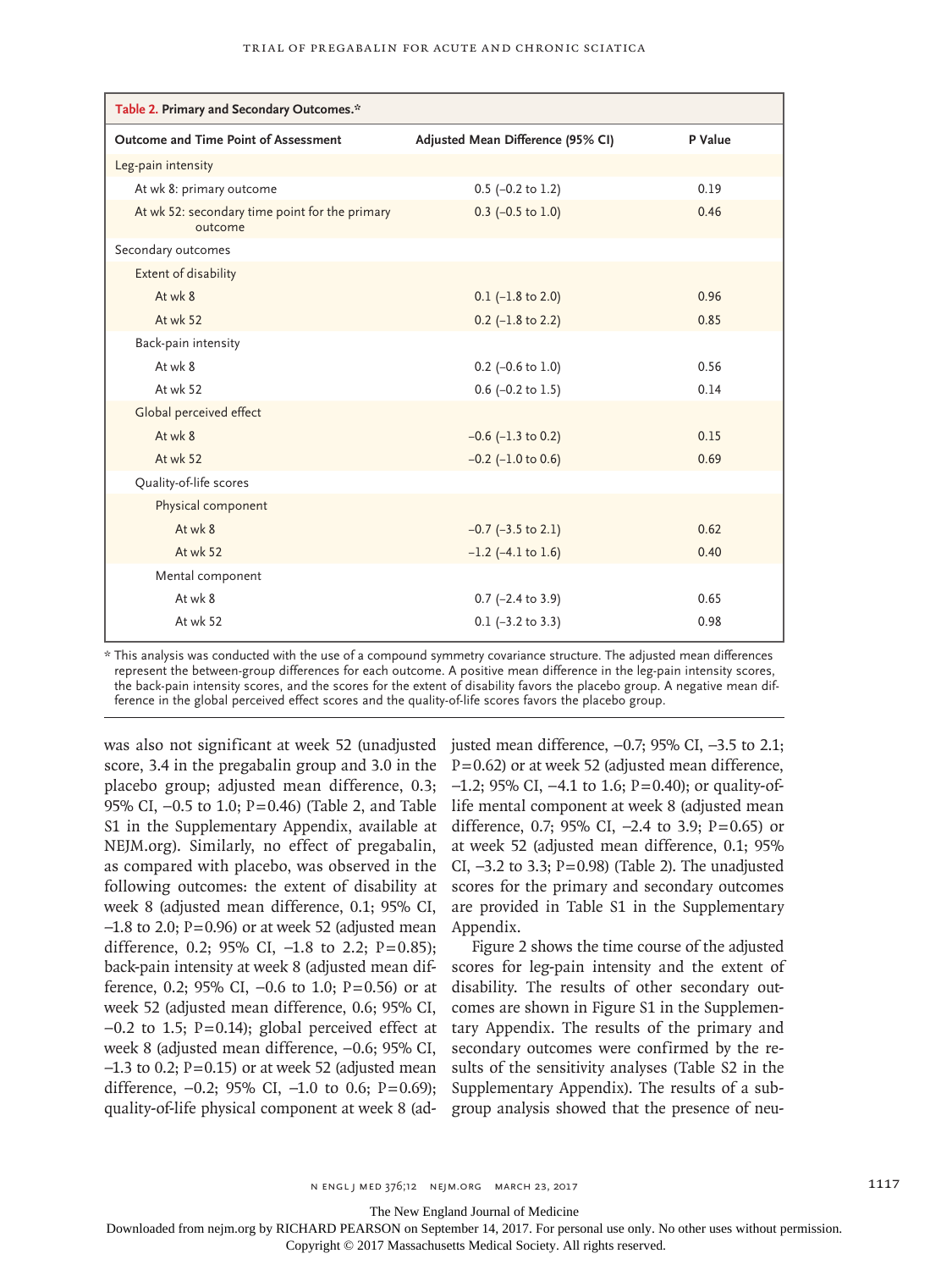

**Figure 2. Time Course of Leg-Pain Intensity and Extent of Disability in Patients with Sciatica, According to Trial Group.**

Panel A shows the unadjusted mean leg-pain intensity scores over time, as measured on a numerical pain-rating scale (scores range from 0 to 10, with 0 indicating no pain and 10 the worst possible pain). Panel B shows the unadjusted mean scores indicating the extent of disability over time, as measured on the Roland Disability Questionnaire for Sciatica scale (scores range from 0 to 23, with higher scores indicating greater disability). The mean differences were calculated with the use of a linear mixed model. I bars indicate standard deviations.

> ropathic pain, as identified by the PainDETECT questionnaire, was not a modifier of the treatment effect on leg-pain intensity at week 8 (Table S4 in the Supplementary Appendix). A post hoc analysis confirmed that adjustment for sex had no effect on the primary outcome.

> The mean difference between the pregabalin group and the placebo group in the number of hours that patients were absent from their workplace over the course of 1 year was not significant, either overall (mean difference, −50.6 hours; 95% CI, -109.5 to 8.2; P=0.09) or among patients who were employed at baseline (post hoc

analysis mean difference, −97.6 hours; 95% CI,  $-213.8$  to 18.6; P=0.10). Similarly, no significant difference was observed with respect to the percentages of patients who used additional medications for pain (72.5% in the pregabalin group and  $66.0\%$  in the placebo group,  $P=0.47$ ) or the percentages of patients who used health services  $(68.4\%$  and  $61.7\%$ , respectively; P=0.48) (Table S3 in the Supplementary Appendix). An economic evaluation was not conducted because no treatment effect was found, a condition that was prespecified in the statistical analysis plan.

#### **Safety**

The number of patients for whom serious adverse events were reported was similar in the two groups: 2 patients in the pregabalin group and 6 in the placebo group  $(P=0.16)$  (Table 3). The number of adverse events reported in the pregabalin group (227 events in 68 patients) was significantly higher than the number reported in the placebo group (124 events in 43 patients)  $(P=0.002)$  (Table 3). Dizziness was the most commonly reported adverse event in each group and was more common in the pregabalin group than in the placebo group (Table 3). The complete list of the adverse events reported during the trial is provided in Table S5 in the Supplementary Appendix.

### **Other Variables**

Approximately 74% of patients in each group were considered to have adhered to the dosing schedule (i.e., patients took ≥80% of their prescribed trial regimen; the mean patient-reported daily dose is summarized according to week in Table S6 in the Supplementary Appendix). Nearly two thirds of the patients in each group reported being either "extremely satisfied" or "satisfied" with the trial regimen. A lack of awareness of trial-group assignment was maintained; 48.1% of the patients were unaware of their group assignment, 23.0% incorrectly guessed their group assignment, and 29.0% correctly guessed their group assignment (Table S6 in the Supplementary Appendix).

#### Discussion

This double-blind, placebo-controlled trial showed that pregabalin was no more effective than placebo in reducing leg-pain intensity in patients with moderate-to-severe sciatica of varying dura-

The New England Journal of Medicine

Downloaded from nejm.org by RICHARD PEARSON on September 14, 2017. For personal use only. No other uses without permission.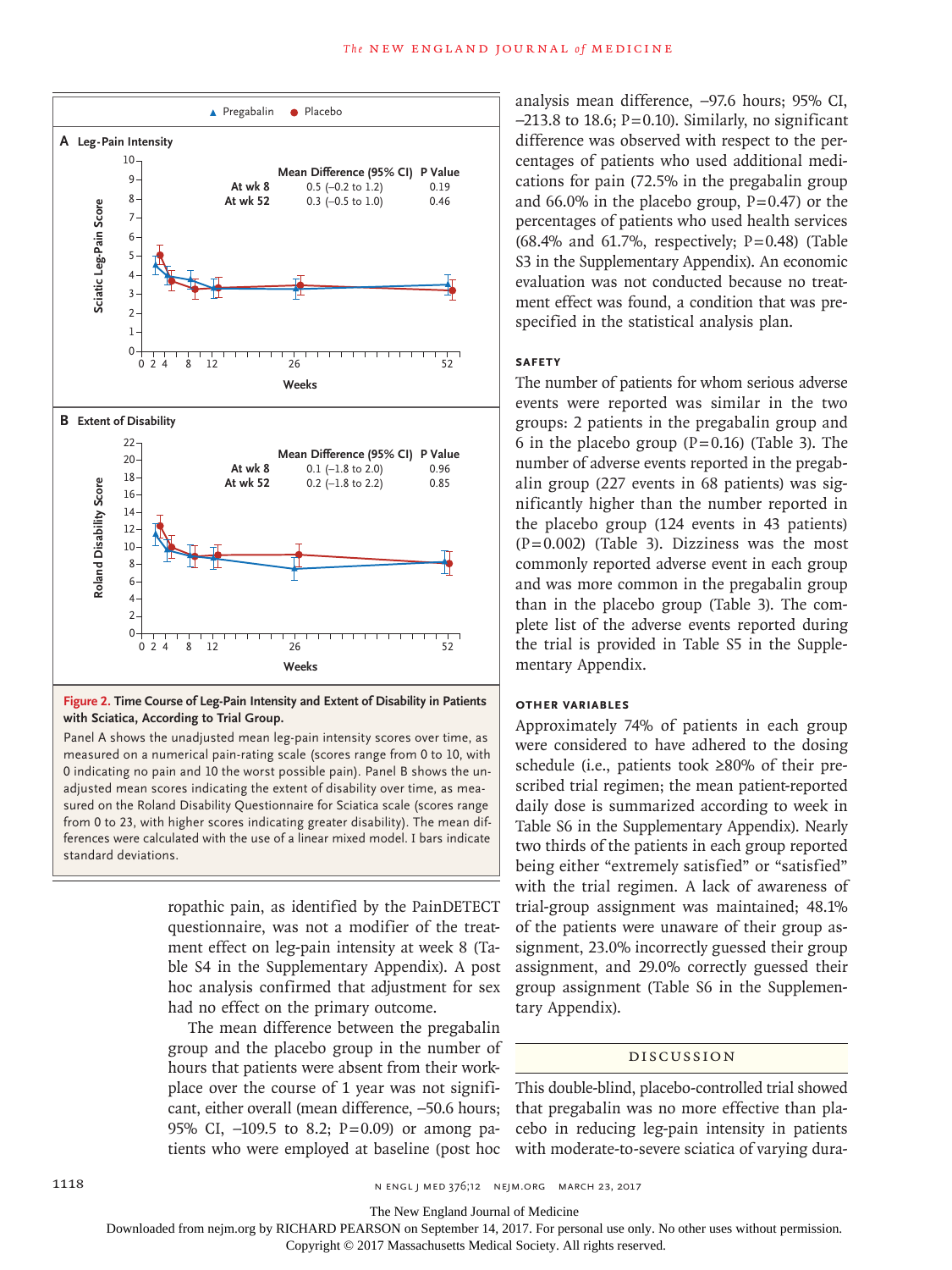| Table 3. Adverse Events and Incidence of Pregnancy.*   |                                 |                     |                              |                     |         |  |  |  |
|--------------------------------------------------------|---------------------------------|---------------------|------------------------------|---------------------|---------|--|--|--|
| Event                                                  | Pregabalin Group<br>$(N = 106)$ |                     | Placebo Group<br>$(N = 101)$ |                     | P Value |  |  |  |
|                                                        | no. of events                   | no. of patients (%) | no. of events                | no. of patients (%) |         |  |  |  |
| Serious adverse events                                 |                                 |                     |                              |                     |         |  |  |  |
| Overall                                                | $\overline{2}$                  | 2(1.9)              | 6                            | 6(5.9)              | 0.16    |  |  |  |
| Hospitalization for chest pain                         | $\mathbf{0}$                    | $\Omega$            | ı                            | 1(1.0)              |         |  |  |  |
| Hospitalization for dyspnea and nausea                 | $\mathbf{1}$                    | 1(0.9)              | $\Omega$                     | $\Omega$            |         |  |  |  |
| Hospitalization for increased back pain<br>or leg pain | $\mathbf 0$                     | $\mathbf 0$         | 3                            | 3(3.0)              |         |  |  |  |
| Hospitalization for psychological<br>distress          | 0                               | $\mathbf 0$         | $\mathbf{1}$                 | 1(1.0)              |         |  |  |  |
| Hospitalization for suicide attempt                    | $\mathbf{0}$                    | $\Omega$            | 1                            | 1(1.0)              |         |  |  |  |
| Suicidal thoughts                                      | 1                               | 1(0.9)              | $\Omega$                     | 0                   |         |  |  |  |
| Adverse events                                         |                                 |                     |                              |                     |         |  |  |  |
| Overall                                                | 227                             | 68 (64.2)           | 124                          | 43 (42.6)           | 0.002   |  |  |  |
| Most common                                            |                                 |                     |                              |                     |         |  |  |  |
| <b>Dizziness</b>                                       | 70                              | 42 (39.6)           | 19                           | 13 (12.9)           |         |  |  |  |
| Dorsalgia                                              | 22                              | 19(17.9)            | 10                           | 10(9.9)             |         |  |  |  |
| Sweating                                               | 11                              | 9(8.5)              | 15                           | 8(7.9)              |         |  |  |  |
| Malaise                                                | 11                              | 9(8.5)              | 5                            | 3(3.0)              |         |  |  |  |
| Pregnancy <sup>+</sup>                                 | 1                               | 1(1.0)              | $\overline{2}$               | 2(2.1)              |         |  |  |  |

\* A summary of all adverse events is provided in Table S5 in the Supplementary Appendix. Events were coded according to the *International Statistical Classification of Diseases and Related Health Problems, 10th Revision*.

† The incidence of pregnancy was assessed among 101 patients (or their partners in the case of male patients) in the pregabalin group and among 95 in the placebo group.

tions. Most patients had had sciatica for less than 3 months. Although the mean leg-pain intensity score decreased and secondary outcome measures improved over the course of the year in each trial group, the between-group difference was not significant for any outcome. The incidence of adverse events was higher in the pregabalin group than in the placebo group.

The trial was powered adequately to detect differences between the trial groups, and the between-group difference excluded a clinically important treatment effect of 1.5 points out of 10 for the leg-pain intensity score and a clinically important treatment effect of 3 points out of 23 for the assessment of the extent of disability.28,29 The rate of adherence to the trial-regimen schedule and the rate of follow-up were both high. Our selection criteria were based on key clinical features of sciatica.30 This approach enabled clinicians to enroll patients without the need for specialized equipment or imaging results, which allows for the generalizability of the trial find-

ings. The dose of pregabalin that patients received was based on individual adjustment of the dose by the trial clinicians, which reflected the patient's progress and side effects, and adjustments were made in accordance with existing dosing recommendations, up to a dose of 600 mg per day.31 Doses of 300 mg per day have been shown to reduce the acute neuropathic pain associated with diabetic peripheral neuropathy by 30%.4

Previous trials of pregabalin and gabapentin in patients with chronic low back pain or sciatica did not show a beneficial effect over placebo.<sup>10,11</sup> Our trial extends this finding by the inclusion of patients who had acute sciatica, with 80.2% of the cohort having had leg pain for less than 3 months. Our post hoc analyses showed that the duration of leg pain did not modify the effect of pregabalin among patients with sciatica. In contrast, pregabalin has been beneficial in the treatment of other types of neuropathic pain (e.g., painful polyneuropathy).<sup>5</sup> The lack of treatment effect of pregabalin in these patients with sciatica may

n engl j med 376;12 nejm.org March 23, 2017 1119

The New England Journal of Medicine

Downloaded from nejm.org by RICHARD PEARSON on September 14, 2017. For personal use only. No other uses without permission.